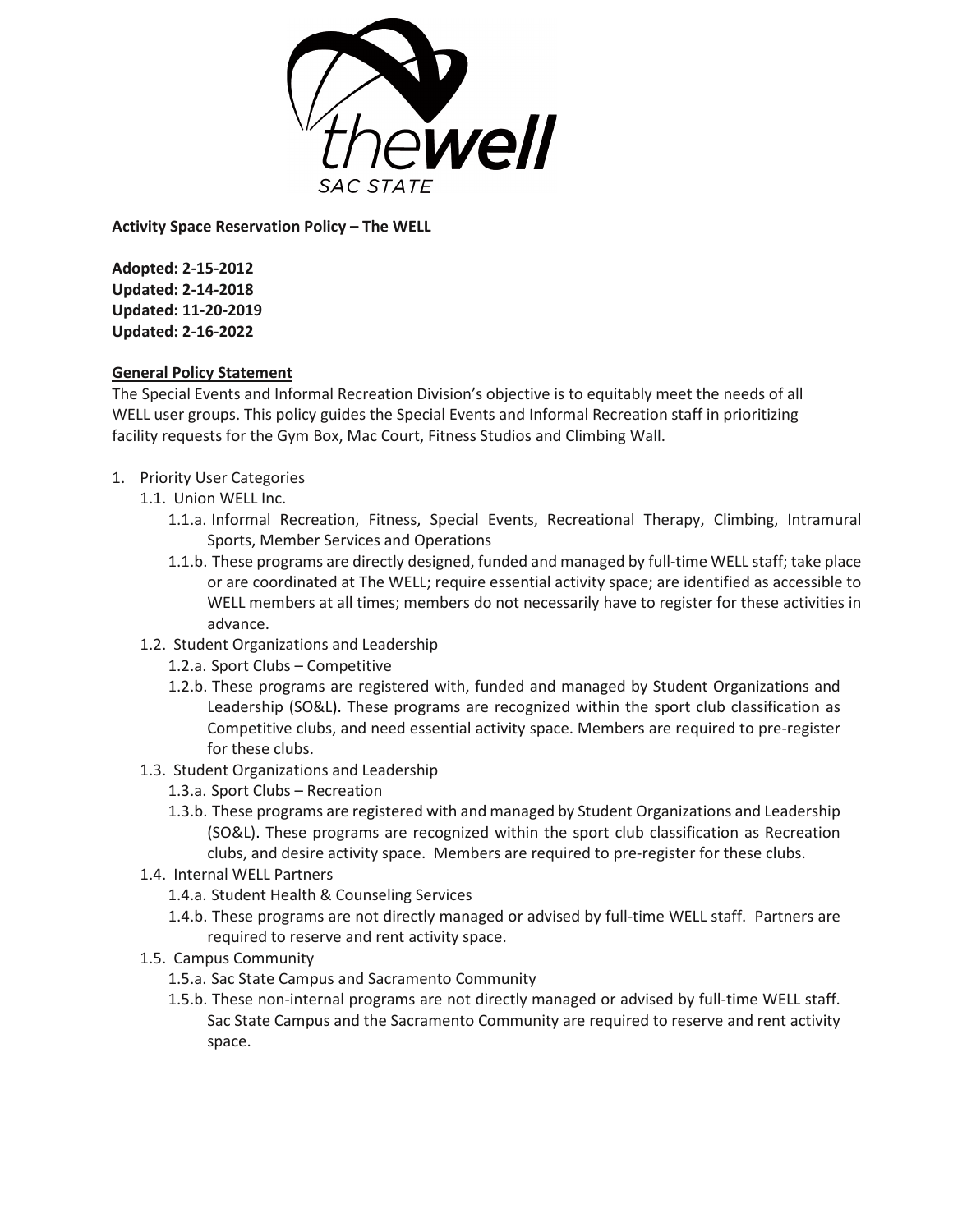2. Sport and Recreation Club Usage

## 2.1. Practices

- 2.1.a. After internal Union WELL Inc. programming has been scheduled, the Special Events and Informal Recreation Division will provide available days/times that the clubs may schedule within.
- 2.1.b. Sport Clubs which require space essential to the existence of their club are able to schedule practice twice a week for two hours.
- 2.1.c. Recreation Clubs, which desire space essential to the existence of their club are able to schedule practice twice a week for two hours.
- 2.1.d. Approved outdoor Sport Clubs may reserve one two-hour indoor practice once a week on a limited basis and/or during inclement weather dependent on availability.
- 2.2. Games/Matches
	- 2.2.a. Sport Clubs may receive four hours free of charge for Sac State Games per event and based on facility availability (i.e. 1 hour set up/warm-up, 2 hour match, 1 hour breakdown).
	- 2.2.b. Use of the scoreboard requires an Event Attendant fee.
	- 2.2.c. Sport Clubs are responsible for the cost of an Event Monitor for each game/match.
	- 2.2.d. Sport Clubs are responsible for any additional Event Monitor staffing costs determined by the Special Events and Informal Recreation Division to be necessary for their event.
	- 2.2.e. Sport Clubs will be responsible for all staffing costs for competitions held at the Climbing Wall.
- 2.3. Storage
	- 2.3.a. Sport and Recreation Clubs are granted storage on a limited basis dictated by facility availability.
	- 2.3.b. Sport and Recreation Clubs are responsible for ensuring their equipment is returned and stored neatly in the allocated space.
	- 2.3.c. The WELL reserves the right to revoke storage privileges.
- 3. Charges for Use of Scheduled Activity Space
	- 3.1. Current Activity Space use fees are available on the WELL website or from the Special Events and Informal Recreation Division.
	- 3.2. Sport and Recreation Clubs receive essential space based on priority user group for the existence of their club for the allocated hours free of charge.
	- 3.3. Sport Clubs receive four hours for Sac State games free of charge (i.e. 1 hour set up/warm-up, 2 hour match, 1 hour breakdown).
		- 3.3.a. Sport Clubs are responsible for the Event Monitor fee for each game/match.
		- 3.3.b. Use of the scoreboard requires an Event Attendant fee.
	- 3.4. For a function of a University department or organization, expenses, including cost of labor and overhead, will be subject to facility use fee.
	- 3.5. A Non-University organization event sponsored by a University Department (in which the Department handles the event arrangements and payment of invoices,) will include cost of labor plus any additional overhead, and will be charged a minimum two-hour fee.
	- 3.6. For a Non-University organization, expenses, including cost of labor and overhead, will be charged a minimum two-hour fee.
- 4. Other Charges
	- 4.1. Overtime, insurance, and/or other special fees will be charged in all cases. Special events, which require unusual or complex set up or staffing, will be charged additional fees accordingly.
	- 4.2. Equipment rental or other outside charges incurred by The WELL for a scheduled event will be billed to the scheduling organization or individual.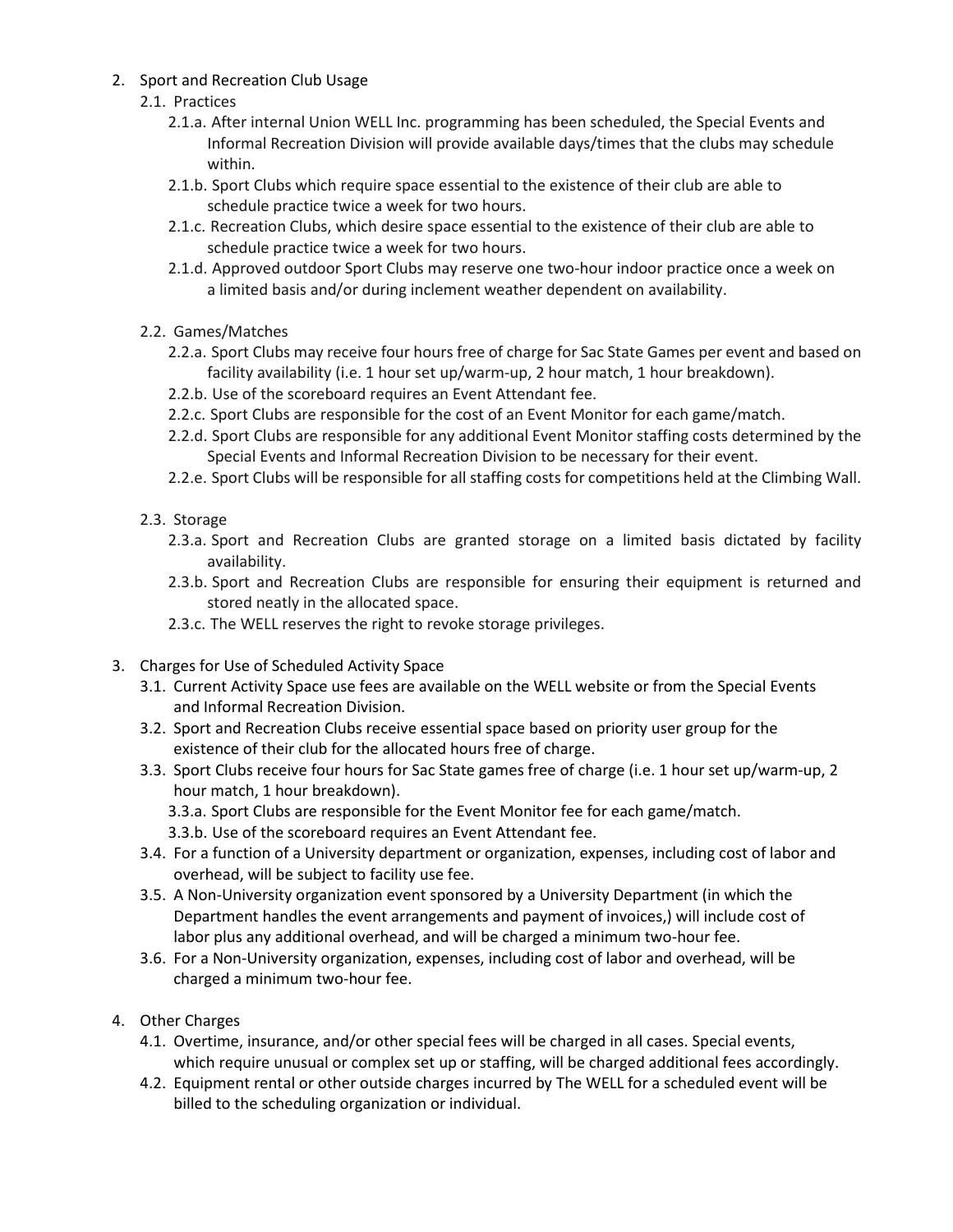- 4.3. Excessive cleanup, repairs, and damages will be charged to the scheduling organization or individual in all cases.
- 4.4. WELL staffing fees (instructors, officials, event monitors, etc.) will be charged to the scheduling organization or individual. Required to use WELL staff or SOAL approved coach/instructor unless noted otherwise.
- 5. Cancellations and NO Shows
	- 5.1. All cancellations must be submitted in writing. If a cancellation or no-show fee is incurred, all fees will be billed directly to the organization on the next billing cycle. Existing reservations will be modified to a tentative position and will lose priority until all fees are paid in full. Additional reservations will not be accepted until all fees are paid in full.
	- 5.2. Reservation cancellations and no shows incur unnecessary cost, diverts staff from support for occurring events, precludes use by other organizations and prevents the offering of events to the campus. For the above reasons, the following fees and timelines must be adhered to for all facility reservations. Activity Space (Gym box/MAC/Climbing Wall/Fitness Studios):
		- 5.2.a. Reservations for 3 or more activity space areas require a 45-day cancellation notice prior to the reservation.
		- 5.2.b. Reservations for 2 or less activity space areas require a two-week cancellation notice prior to the reservation.
		- 5.2.c. Activity Space cancellations that do not meet the required time period will be subject to a fee equal to 75% of the rental cost.
	- 5.3. No Shows:
		- 5.3.a. All facility reservations which are ultimately not used, will be subject to a \$90 fee or the actual cost of the reservation if higher.
	- 5.4. Sport and Recreation Clubs
		- 5.4.a. Sport and Recreation Club practice reservations require a one-week cancellation notice prior to the reservation.
		- 5.4.b. Sport Club games/matches reservations require a two-week cancellation notice prior to the reservation.
		- 5.4.c. Activity Space cancellations that do not meet the required time period will be subject to a fee equal to 75% of the rental cost.
- 6. Reservation Process
	- 6.1. All facility usage requests must be submitted in writing electronically with the Special Events and Informal Recreation department, within the established user group priority timeline. Failure to submit requests by the deadline will result in loss of priority and possibly loss of space.
	- 6.2. Priority User categories 1-4 reservations must be submitted by full-time staff with the approval of their direct supervisor. Supervisors shall ensure their division has no internal conflicts within their own programming structure.
	- 6.3. All users should review The WELL's facility availability calendar prior to submitting their request in an effort to prevent requests that are unavailable.
	- 6.4. Each request must be program specific and include name, date(s), location(s), time(s), specific equipment use, set up, and number of attendees. Each request shall be considered a final submission; any additional changes will not have priority status.
	- 6.5. We allow nonaffiliated Union WELL Inc. organizations, to schedule one reoccurring meeting a month in order to allow the largest possible number of groups to use the building.
	- 6.6. All requirements (i.e. certification, safety orientations, and club/organizations approvals) must be completed prior to submitting requests.